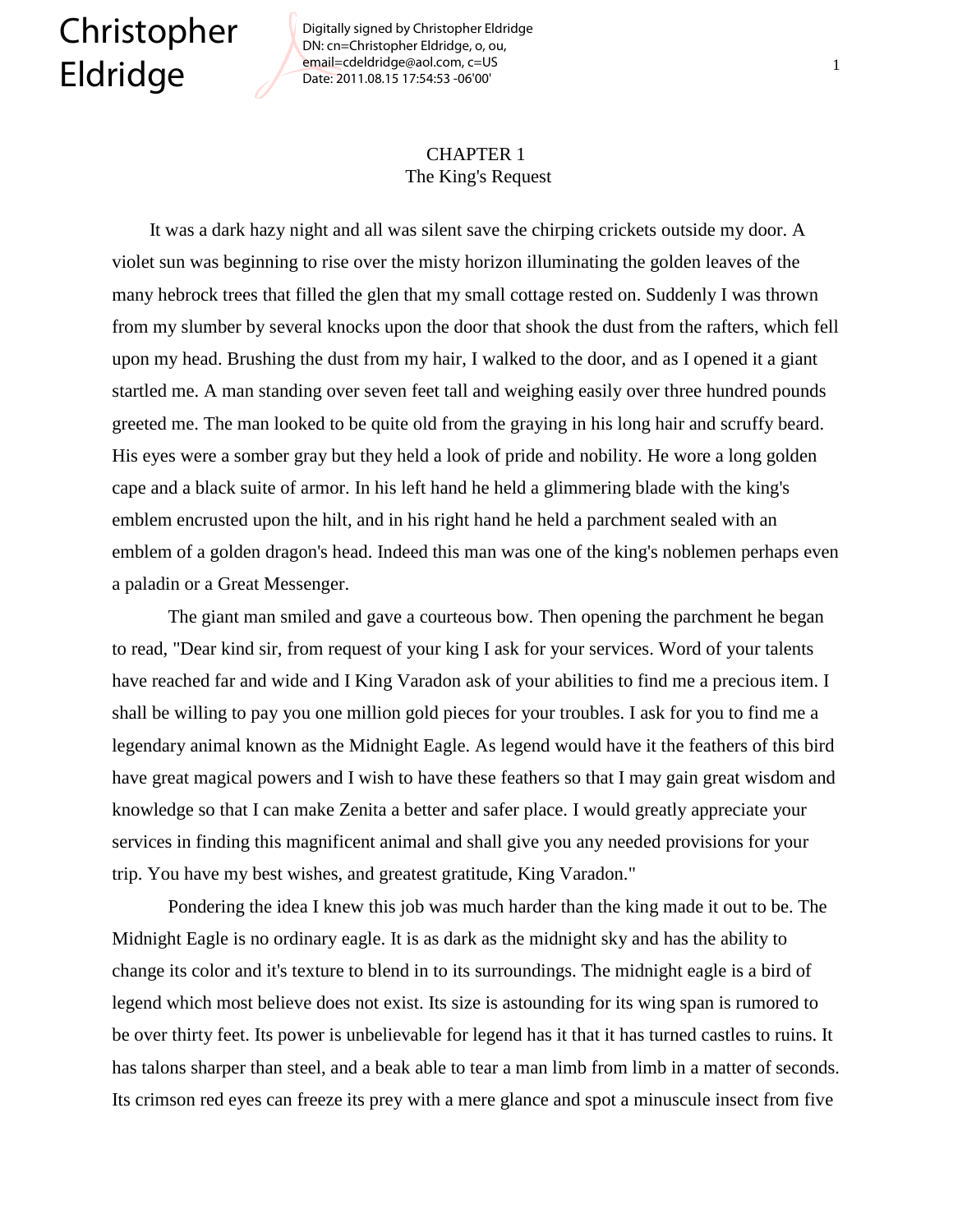miles in the air. It is rumored that the bird can travel at speeds beyond a human's comprehension and maneuver unlike any other animal upon the planet. Legend has it that it lives in a valley called Magista, hidden somewhere in the Kragar Mountains which have not been visited by human kind in over a thousand years. It is said the Kragar Mountains lie beyond the domain of Morph, a being whose power surpasses any mortal. But at the price of a million gold pieces and unsurpassable fame how could I refuse such an offer.

"I shall accept the offer but I shall need many provisions."

"Excellent, then we shall travel to Castle Zyfay, where King Varadon shall give you anything you ask, for he shall be overwhelmed with joy for he did not think you would accept his offer. By the way I am Lord Vakron, High Messenger and a member of the elite Golden Guard. If it suits you I shall join you in finding this legendary animal."

"I have heard of you for you are deemed as one of the greatest fighters our time has ever seen. It would be an honor to have you on my side for I might need some expertise fighting."

Bowing courteously Vakron replied, "It would be an honor to follow you, for you are deemed as the greatest tracker and treasure hunter of all time. I also honor you for you have never kept a single treasure you have found but instead gave it to those who desperately needed them. Indeed it is no wonder why people travel half way across the world for your services."

Continuing he said, "I have also heard rumors that you are a formidable fighter, one who should not be angered. Some even tell me it is you who killed Sir Grackmor, leader of the Black Guard."

"Yes that is true but I did so only in self-defense. He asked me to find a legendary ring, a ring that grants one's evil wishes. When I refused his offer he attacked me leaving me no options."

"I need no explanations. But Sir Grackmor was once a good man and was at one time the Grand Paladin of the Golden Guard. That was until he wanted more power and more control. So he formed his own force of paladins, which he came to be known as the Black Guard. They were once a threatening force to the Golden Guard and nearly extinguished us. But once Sir Grackmor was killed the Black Guard fell apart. So I am in debt to you and insist in coming along."

"Well then my friend, lead the way."

Luckily Lord Vakron had traveled with Torox his war steed, for it made the journey much quicker. Days and nights of traveling through the darkened forests of Shandralin brought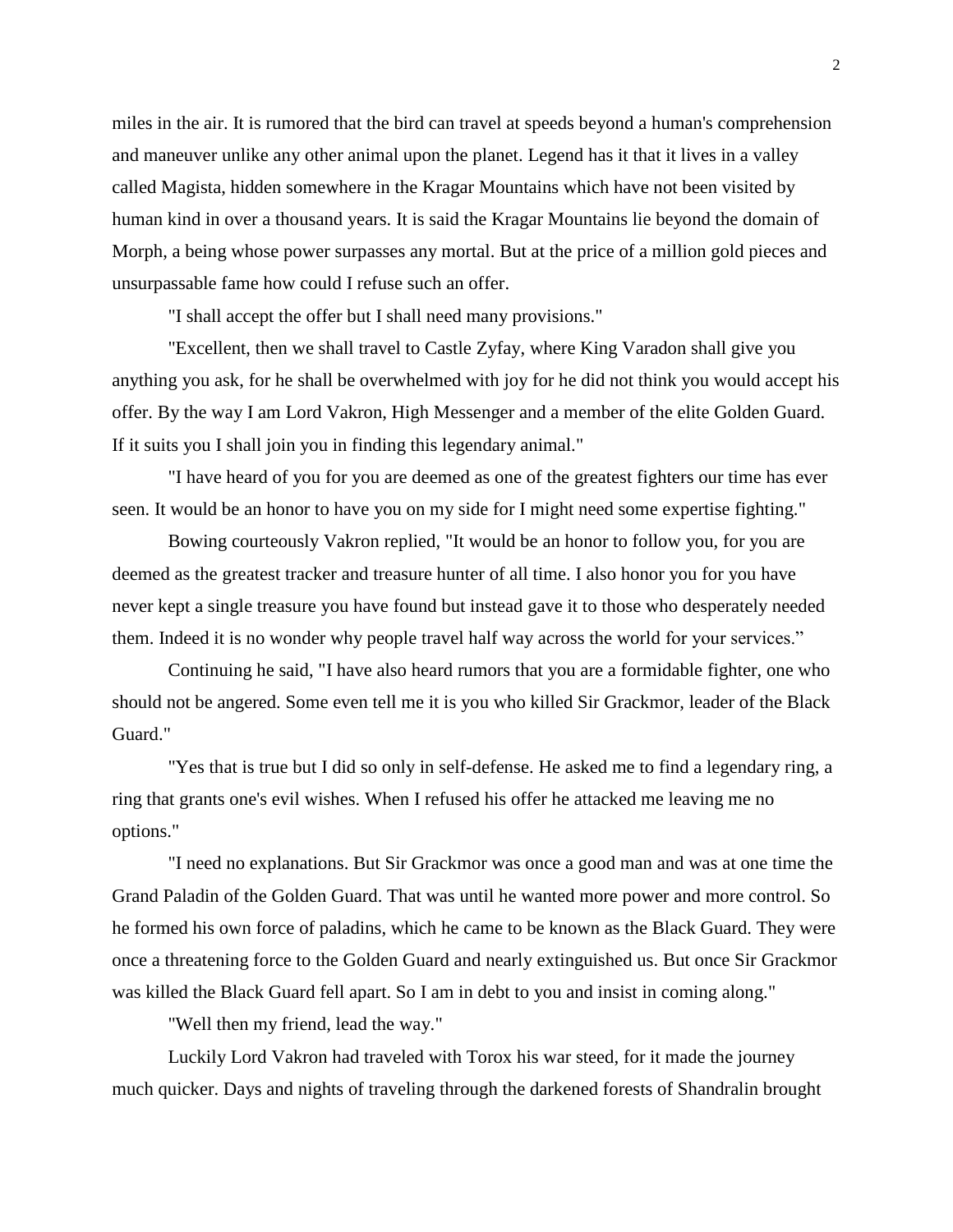us to the beautiful valley of Menengir where castle Zyfay lay. The wondrous land seemed enchanted for its beauty was beyond anything I had ever seen. The castle rested on a lake of crystal water hundreds of feet high on a mountaintop. Icy waterfalls fell from the mountaintop to a beautiful lake below. The only way to the castle was by air or through secret caverns constantly guarded in which one had to enter from hundreds of feet below in the mountainside. One would first have to cross the lake in a boat guarded by a legion of paladins to the mountainside entrance. They would then have to travel through the waterfall into a small hole hidden not only by the falls but also by several feet of silver-thorned bushes. Then they could enter the first cavern, which is guarded by a second legion of paladins. One would then have to travel through a maze of caverns in which a guard is posted within every fifty feet. It is no wonder castle Zyfay has never been attacked, for entering its gates are nearly impossible.

Giving me a smile Lord Vakron said, "As you see castle Zyfay is now the most formidable castle in the entire universe. A Delphic Zelian class one barrier is now surrounding the castle, keeping any airborne creature from nearing the castle gates. If a human so much as comes within fifty feet of this barrier he would be instantly evaporated regardless of the armor he was wearing."

"Very impressive. But why so much protection?"

"Awe, have you not heard?"

"Heard what," I eagerly replied?

"King Varadon is next in line to become Grand Lord of Zenita."

"Grand Lord?"

"Yes, Grand Lord. He shall then be in charge of all the armies of Zenita and made the head of the Council of Times. With such power and control there would be many who would try to take his life."

"The Council of Times? I don't believe I've heard of it," I said a puzzled look upon my face.

Raising his eyebrows Lord Vakron replied, "The Council of Times is a league consisting of one member from every planet within the universe. It is a league of enormous size and enormous power. Being that Zenita is the planet that trapped the universes greatest threat, we have been given the power to head the council. With such power Varadon could become almost inhuman, what one would call immortal or god-like. I am glad that Varadon is not a wicked man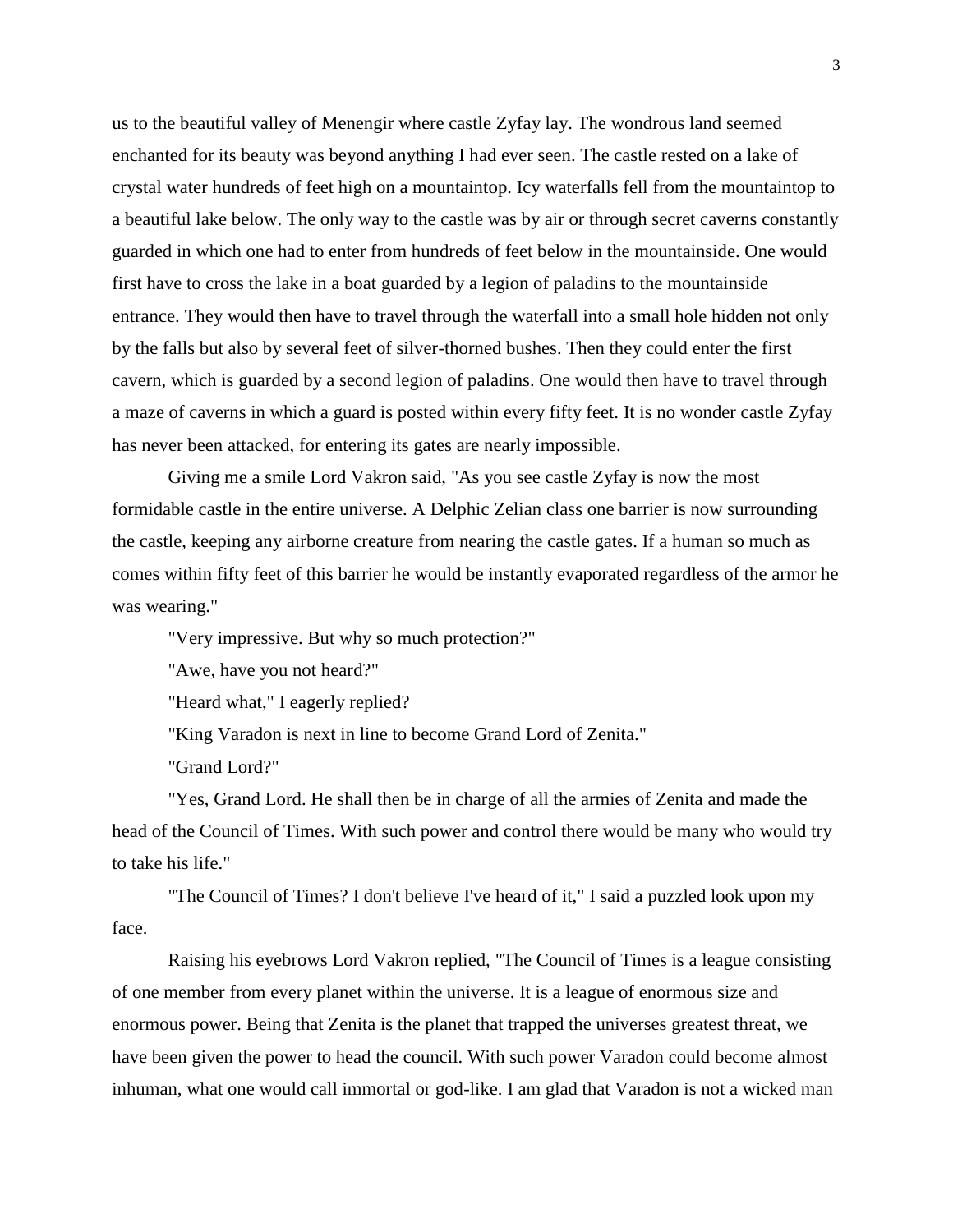full of hatred and bent on power. I suppose that is why he seeks the feathers of the midnight eagle, for it could give him the wisdom to head such a force."

Scratching my head and hesitating, "The universes greatest threat, I don't believe I know what you are talking about."

Shaking his head with disbelief and giving a sigh he replied, "Valcor I am surprised you know so little about these matters. I thought you were the foremost expert on myths, legends, and history."

I shrugged my shoulders. "Apparently not."

"Well an immortal being of extreme power, a being flowing of evil, hatred and destruction was trapped in a nexus by Zeniton, creator of our world. It is the council's greatest priority that this being be trapped for all eternity. I do not know how King Varadon can handle such a responsibility, but I admire him, perhaps more than anyone on this planet.

"Well enough of this rambling. Let us go and meet King Varadon for he shall be overwhelmed with joy to see that you have accepted his offer."

Entering the castle gates was an adventure all in itself. By the time we had entered the castle I wondered if all the trouble was worth it. But once I saw within the castle I knew that the troublesome inconvenience of trying to enter was well worth it. As I entered the castle my mouth dropped open and my eyes grew insanely large. I stood in awe of the castle within that was even more beautiful and spectacular than it was from the outside. Even on my many adventures across the world, I had never seen such beauty. Every square inch of the castle was bedecked with wonder. Everywhere I looked there was beauty and an extreme sense of pride and nobility. Intermingled within the beauty of the castle were thousands of guards and numerous warriors whose sole purpose was to protect the great king who ruled over this exquisite land. In fact even members of the Golden Guard as well as the High Protector (which I met later) were present. Indeed King Varadon was the powerhouse of Zenita, and deep within I prayed that King Varadon would not fall to corruption.

As Lord Vakron led the way to King Varadon's chambers, I stumbled this way and that, staring in awe of the many wonders of the spectacular castle. As we reached the chamber doors two Delphic Zykor Dementors greeted us. Whispering to Lord Vakron, "I thought the Delphi race was all but extinct."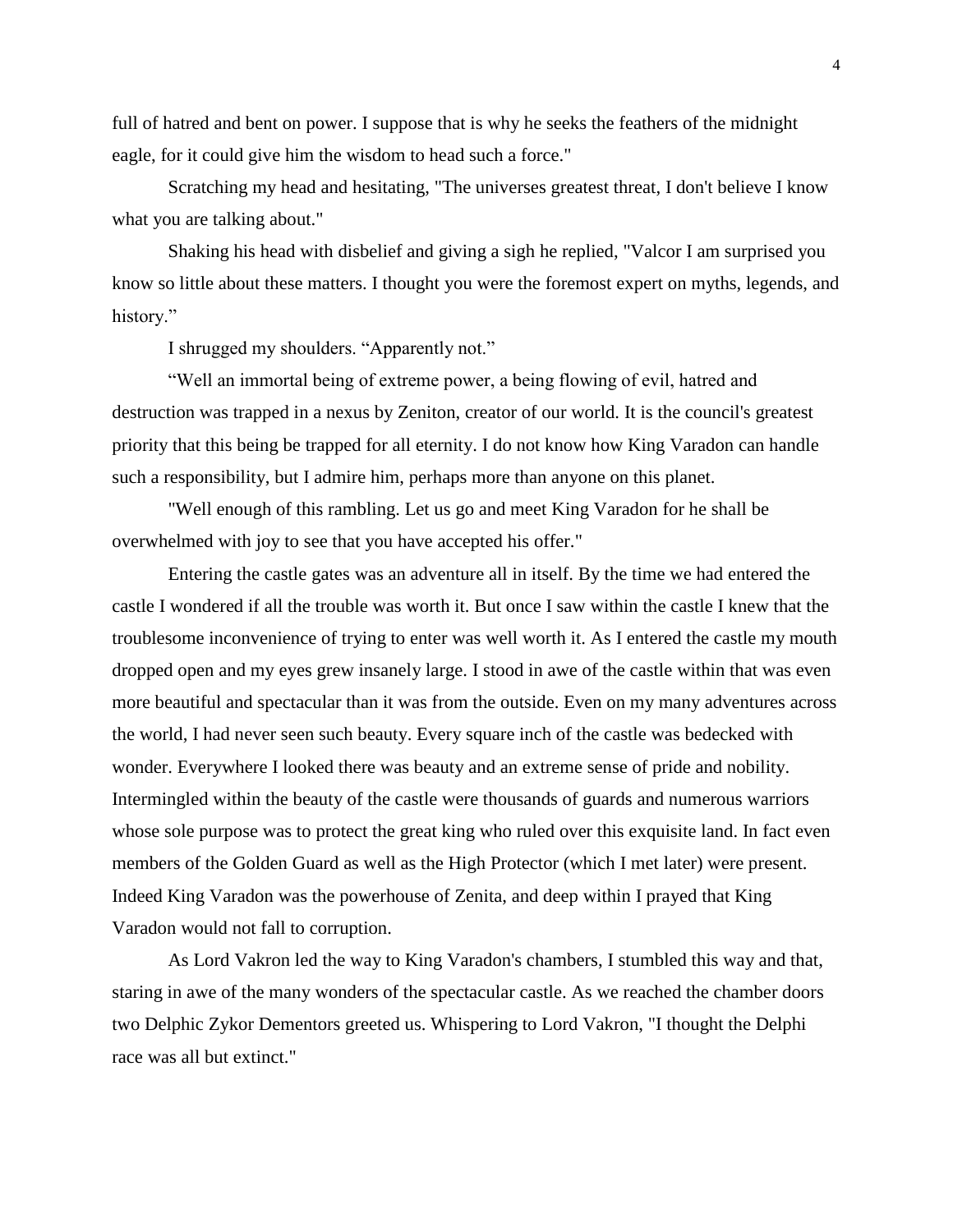Whispering back, "These are the last of the Delphi race. They are the greatest warriors Zenita has ever seen, it is too bad that they are near the brink of extinction."

"Is it not true that the Delphi can live over ten thousand years," I asked quietly.

"That is true," Vakron whispered back.

Striking his sword upon the ground, "Enough of the whispering," shouted one of the dementors. "Like usual we must check to see if you are armed. The King and Lord Orgoth are within."

"The High Protector is here," Vakron asked, his voice rising?

"That is correct," replied the other dementor. "You are clean. You may enter."

As I walked through the chamber doors I turned around to catch one last glimpse of the endangered race of warriors. Indeed they were built to be warriors. They towered at over eight feet tall, and weighed easily half a ton. They have an exoskeleton made of a strange type of bone impenetrable to steel. Their muscles are built like the mysterious ant allowing them to lift over a hundred times their weight. Not only are they enormously powerful but their agility and speed are ten times that of a human. They are able to see in all wavelengths of light allowing them to find any object, inanimate or animate. Their skin color is a deep purple so vivid that it is inescapable to the human eye, yet they have the ability to change the color of their skin to fit their surroundings making them invisible to their enemy. It is no wonder the world was afraid of these warriors and become the target of mass genocide. It is a shame for they are not a violent race, but rather a peaceful race that were forced to fight. How I pitied the two warriors, being the last of their kind. How could they protect the leader of our kind knowing that it was us humans who led the genocide to destroy them? As I stared at the necklace about my neck I remembered the shorok people who had destroyed my hometown so many years ago, later giving me this token of their regrets hoping that I could forgive them. I tore the saddened memory from my neck and handed it to one of the dementors. Bowing my head I graciously said, "I am sorry for what we have done."

Looking at the necklace he read it aloud. "Remorse...Regret...Forgiveness...Peace...and Love... We know not what we do." A gentle tear ran down his cheek. "Thank you, but we hold nothing against your kind, we understand the fears of the past," he said smiling

"Truly I am sorry. Humans fear what they don't understand, and feel threatened by those who are stronger or different than them. It is a tragic flaw of all human kind. We even attack